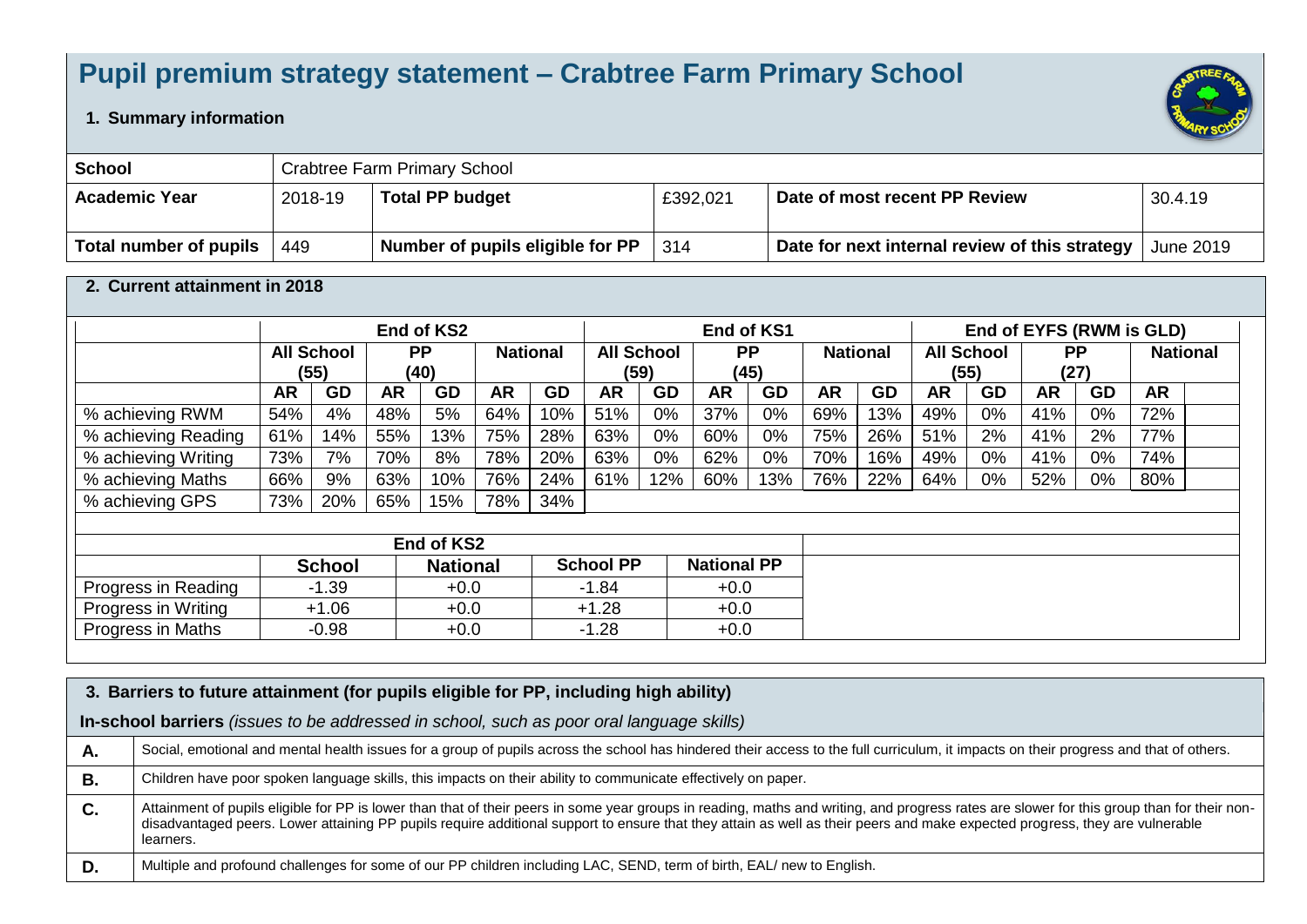|    | <b>External barriers</b> (issues which also require action outside school, such as low attendance rates)                                                                                                                              |                                                                                                                                                                                               |  |  |  |  |  |  |
|----|---------------------------------------------------------------------------------------------------------------------------------------------------------------------------------------------------------------------------------------|-----------------------------------------------------------------------------------------------------------------------------------------------------------------------------------------------|--|--|--|--|--|--|
| Е. | Children are not exposed to a wide variety of life experiences that allow them to experience in context, the vocabulary required to access all aspects of the curriculum.                                                             |                                                                                                                                                                                               |  |  |  |  |  |  |
| F. | Attendance, including lateness, of some PP families is poor and requires continuous support and challenge.                                                                                                                            |                                                                                                                                                                                               |  |  |  |  |  |  |
| G. | Pastoral issues for a number of PP families, including behaviour of pupils, financial and parental mental health issues are having detrimental effect on their academic progress and<br>that of their peers.                          |                                                                                                                                                                                               |  |  |  |  |  |  |
|    | 4. Desired outcomes                                                                                                                                                                                                                   |                                                                                                                                                                                               |  |  |  |  |  |  |
|    | Desired outcomes and how they will be measured                                                                                                                                                                                        | Success criteria                                                                                                                                                                              |  |  |  |  |  |  |
| Α. | Improve the PP attainment in reading, writing and maths (emphasis on reading) so that as a group they<br>are closer to the national figure. All PP pupils in reading, writing and maths make expected progress.                       | An increased percentage of PP children are attaining age related levels in<br>reading, writing and maths at end of Key Stage data points.<br>All PP children make at least expected progress. |  |  |  |  |  |  |
| В. | Improved oracy skills lead to children's increased ability to effectively communicate verbally and in a<br>range of written representations.                                                                                          | A greater percentage of PP children attaining in line with national<br>benchmarks.<br>Progress is good.                                                                                       |  |  |  |  |  |  |
| C. | Attendance of PP cohort 2017-2018 was 93.98%, to improve to 95.5%.<br>Attendance of specific PP families to improve to over 85%.                                                                                                      | Improved attendance of cohort to 95.5%.<br>Improved attendance of key families to 85%.                                                                                                        |  |  |  |  |  |  |
| D. | All pupils are given access to a full range of enrichment and extension activities and a wider range of life<br>No pupils eligible for PP are disadvantaged in relation to extension and<br>enrichment opportunities.<br>experiences. |                                                                                                                                                                                               |  |  |  |  |  |  |
| Е. | Social, emotional and mental health support is available throughout the school week. This both<br>proactive and reactive to respond to the individual needs of PP children.                                                           | All PP children have the opportunity to benefit from support for their<br>social, emotional and mental health issues, which hinder their access to<br>the full curriculum.                    |  |  |  |  |  |  |

## **5. Planned expenditure**

**Academic year 2018-19**

 $\mathbf{I}$ 

The three headings below enable schools to demonstrate how they are using the pupil premium to improve classroom pedagogy, provide targeted support and support whole school strategies.

| i. Quality of teaching for all                                                                                                                                                                        |                                                                                                                                                                                  |                                                                                                                                                                                                                                                                                                                                                         |                                                                                                                                                                                                                                                             |                   |                                         |  |  |  |  |
|-------------------------------------------------------------------------------------------------------------------------------------------------------------------------------------------------------|----------------------------------------------------------------------------------------------------------------------------------------------------------------------------------|---------------------------------------------------------------------------------------------------------------------------------------------------------------------------------------------------------------------------------------------------------------------------------------------------------------------------------------------------------|-------------------------------------------------------------------------------------------------------------------------------------------------------------------------------------------------------------------------------------------------------------|-------------------|-----------------------------------------|--|--|--|--|
| <b>Desired outcome</b>                                                                                                                                                                                | Chosen action /<br>approach                                                                                                                                                      | What is the evidence and rationale   How will you ensure it is<br>for this choice?                                                                                                                                                                                                                                                                      | implemented well?                                                                                                                                                                                                                                           | <b>Staff lead</b> | When will you review<br>implementation? |  |  |  |  |
| Improve the PP<br>attainment in reading,<br>writing and maths so that<br>as an identified group of<br>vulnerable learners they<br>attain closer to the<br>national figure - see<br>individual targets | Appraisal objectives and<br>agreed actions ensure that<br>all teachers are held<br>accountable for the<br>attainment and progress of<br>their identified vulnerable<br>learners. | All teachers recognise the importance of this<br>priority group and the school's high<br>expectations of this group.<br>To lead staff meetings and share good<br>practice including relevant support<br>approaches and applying research data.<br>To hold individual meetings with parents to<br>share the individual pupil's targets and<br>successes. | Monitoring and evaluation processes<br>eg work scrutiny and lesson<br>observations.<br>Pupil progress meetings.<br>Class teachers complete a record of<br>their identified vulnerable learners,<br>which is in conjunction with appraisal<br>documentation. | LH/JRo/SLT        | Termly                                  |  |  |  |  |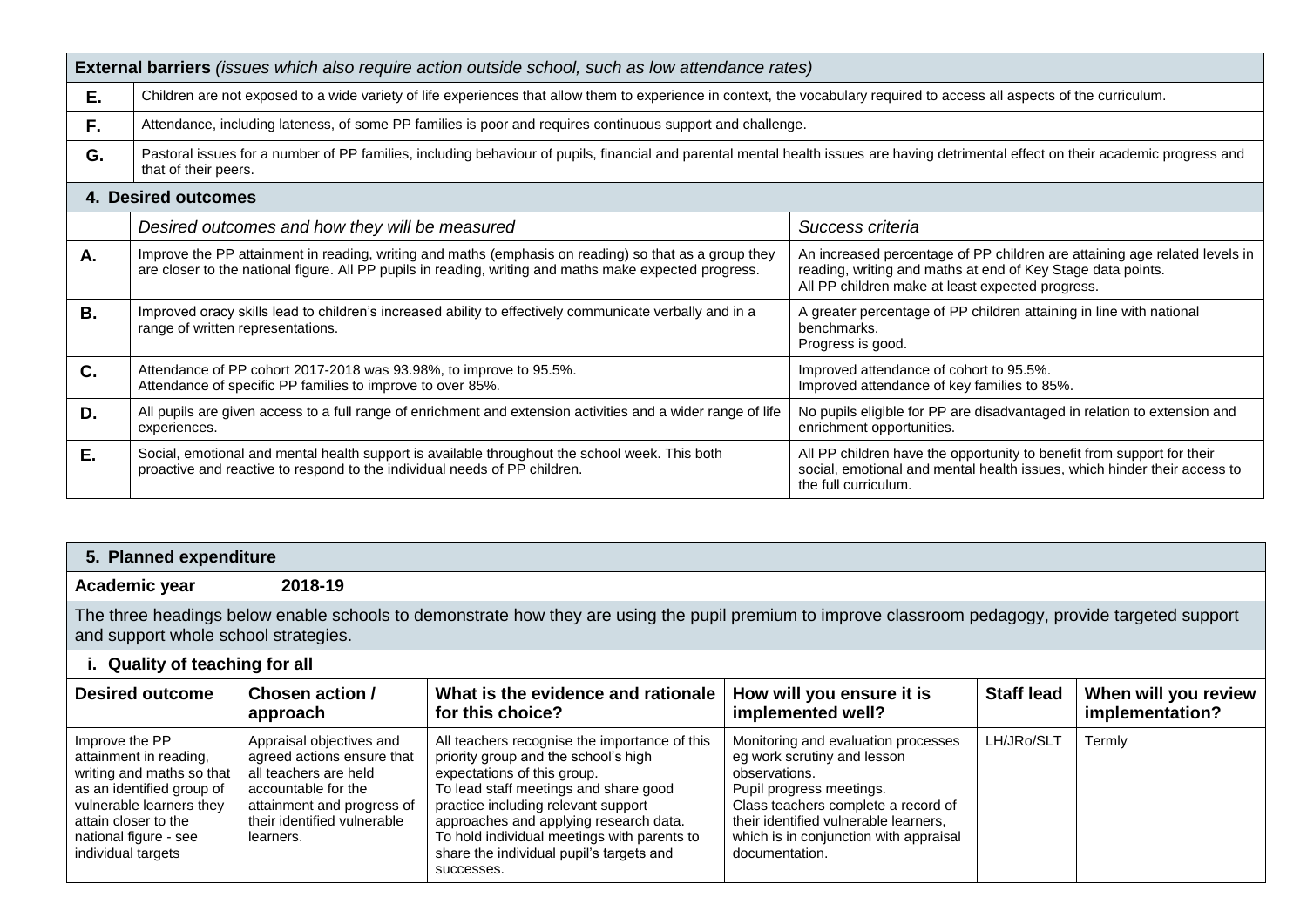|                                                                                                                                                                           |                                                                                                                                                                                                                                                                                | To explain the strategy and its impact to the<br>full Governing Body.                                                                                                                                                                                                                                                                                                                  | Termly appraisal meetings discuss<br>and record progress of vulnerable<br>learners.<br>Staff Meetings on vulnerable groups<br>(autumn term), data analysis (spring<br>term) and on various topics to share<br>good practice/initiatives throughout<br>the year.                                                            |                            |                                                  |
|---------------------------------------------------------------------------------------------------------------------------------------------------------------------------|--------------------------------------------------------------------------------------------------------------------------------------------------------------------------------------------------------------------------------------------------------------------------------|----------------------------------------------------------------------------------------------------------------------------------------------------------------------------------------------------------------------------------------------------------------------------------------------------------------------------------------------------------------------------------------|----------------------------------------------------------------------------------------------------------------------------------------------------------------------------------------------------------------------------------------------------------------------------------------------------------------------------|----------------------------|--------------------------------------------------|
| Pupils making<br>accelerated progress to<br>close the attainment gap.                                                                                                     | Over staffing model,<br>throughout school, with a<br>third teacher in year 2 and<br>6 to support interventions,<br>reduce size of targeted<br>learning groups and<br>accelerate progress.                                                                                      | Data analysis shows that PP children are<br>able to make greater progress and close the<br>gap with national data at the end of Key<br>Stage data points.<br>Children have a greater amount of direct<br>interaction with the teacher, due to smaller<br>targeted groups.<br>Greater consistency of teaching and school<br>policies across school, as no agency staff<br>are required. | Data outcomes and progress.<br>Pupil progress meetings.<br>Monitoring and evaluation processes<br>eg work scrutiny and lesson<br>observations.<br>Termly appraisal meeting to discuss<br>progress and attainment.                                                                                                          | LH/JRo/SLT                 | Termly                                           |
| All PP children to have<br>the opportunity to be<br>taught music by a music<br>specialist and in key<br>stage 2 have the<br>opportunity to learn a<br>musical instrument. | Music specialist to teach<br>the music curriculum over<br>one and half days.<br>Music specialist to teach<br>musical instrument lessons<br>to all PP children.<br>Offer of wider music<br>opportunities eg choir,<br>guitars, graded<br>examinations, area band<br>music camp. | Greater consistency and progression of<br>music teaching across the school.<br>Wider opportunities and aspirations to play a<br>music instrument and perform.<br>Opportunities to sit and achieve recognised<br>graded music examinations.<br>Engagement with children from other primary<br>schools who have the same musical<br>interests.                                           | Children's engagement and<br>enjoyment of all aspects of music.<br>Increased confidence in children's<br>ability to perform.<br>Entry into external music events and<br>competitions.<br>Number of children entered into<br>examinations.<br>Participation in wider music<br>opportunities.<br>Monitoring music provision. | CH/HW/LB                   | Throughout the year<br>through music monitoring. |
|                                                                                                                                                                           |                                                                                                                                                                                                                                                                                |                                                                                                                                                                                                                                                                                                                                                                                        |                                                                                                                                                                                                                                                                                                                            | <b>Total budgeted cost</b> | £144,001                                         |
| ii. Targeted support                                                                                                                                                      |                                                                                                                                                                                                                                                                                |                                                                                                                                                                                                                                                                                                                                                                                        |                                                                                                                                                                                                                                                                                                                            |                            |                                                  |
| <b>Desired outcome</b>                                                                                                                                                    | <b>Chosen</b><br>action/approach                                                                                                                                                                                                                                               | What is the evidence and rationale<br>for this choice?                                                                                                                                                                                                                                                                                                                                 | How will you ensure it is<br>implemented well?                                                                                                                                                                                                                                                                             | <b>Staff lead</b>          | When will you review<br>implementation?          |
| Vulnerable children with<br>social, emotional and<br>mental health needs<br>have support to enable<br>them to access the<br>curriculum.                                   | Nurture provision led by an<br>experienced teacher (2<br>days a week) for individual<br>and group sessions.<br>TA interventions for<br>identified children.<br>1:1 support for specific<br>identified children.                                                                | Nurture teams support children to engage in<br>lessons and access learning at an<br>appropriate level of challenge.<br>Nurture team complete individual/group<br>sessions to respond to the needs of the<br>individuals in order for them to then access<br>learning.                                                                                                                  | Monitoring and regular updates.<br>Achievements of the identified<br>individual children.<br>Reduced number of behaviour<br>incidents/exclusions.                                                                                                                                                                          | AB/KW                      | Weekly ongoing.<br>Half termly overview.         |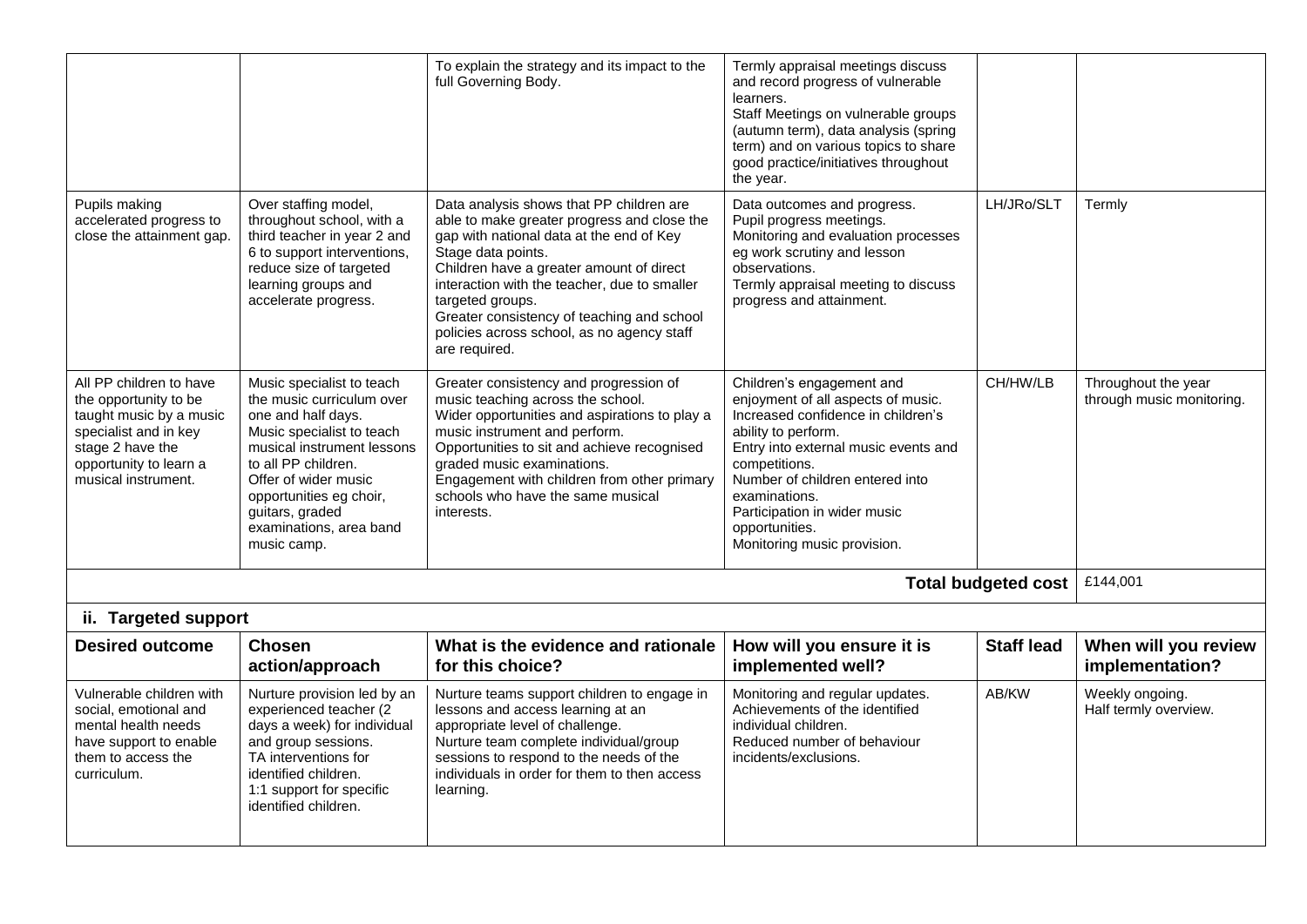| No pupils falling behind<br>in reading in Y2-4                                                                                                                                                                           | Switch On Reading,<br>delivered by two TA's.                                                                                                                                                                | Switch on reading approach has a proven<br>significant impact on the progress that<br>children make within the year.                                                                                            | Feedback from Switch On Reading<br><b>TAs</b><br>Progress and data<br><b>SLT Monitoring</b>                                                                                                                                                                            | Switch On<br>Reading<br>TA's (TF/ST) | Termly                                      |
|--------------------------------------------------------------------------------------------------------------------------------------------------------------------------------------------------------------------------|-------------------------------------------------------------------------------------------------------------------------------------------------------------------------------------------------------------|-----------------------------------------------------------------------------------------------------------------------------------------------------------------------------------------------------------------|------------------------------------------------------------------------------------------------------------------------------------------------------------------------------------------------------------------------------------------------------------------------|--------------------------------------|---------------------------------------------|
| Lunchtime sports<br>provision to facilitate<br>social interaction<br>activities and reduce<br>anti-social behaviour<br>incidents of identified PP<br>group, in order for the<br>children to access<br>afternoon lessons. | Sports coach to work with<br>identified children during<br>lunchtime, 3 days a week.                                                                                                                        | To reduce the anti-social behaviour, support<br>lunchtime play workers and ensure children<br>are ready to learn in the afternoon.                                                                              | Reviewing number of children<br>needing thinking time during<br>lunchtime as a sanction.<br>Data collection<br>SIMS incidents reviewed                                                                                                                                 | AB                                   | Weekly                                      |
| Vulnerable children with<br>speech, language and<br>communication<br>difficulties, supported<br>through speech and<br>language therapy and<br>communication<br>interventions.                                            | Small group sessions<br>focusing on speaking and<br>listening and<br>communication through a<br>variety of approaches<br>across the curriculum.<br>1:1 bespoke speech and<br>language interventions.        | This has proved to be successful for<br>identified individuals in previous years.<br>Progress has been evident.<br>Bespoke learning guided by individual plans.                                                 | Quality assurance by a Senior<br>Leader.<br>Observing practice and giving<br>feedback, checking on the progress.<br>Assessment data<br>Individual PP intervention records on<br>Bluehills.<br>Whole class provision maps.<br>Liaising with outside agencies<br>(SALT). | JRo/MS/AB                            | Reviewed on a half termly<br>cycle.         |
| Booster provision for<br>Year 6 PP in maths and<br>English                                                                                                                                                               | Group sessions twice<br>weekly after school from<br>February to May.<br>Refreshments offered at<br>the beginning of booster<br>session.                                                                     | Y6 Booster has proved successful year<br>upon year<br>Parents/carers and children have been<br>appreciative of this provision; it has helped<br>the children with achieving their full potential.               | Deploy experienced Year 6<br>practitioners to lead these groups.<br>Improved progression of attendees.                                                                                                                                                                 | <b>LB and Year</b><br>6 team         | January 2019, May 2019,<br><b>July 2019</b> |
|                                                                                                                                                                                                                          |                                                                                                                                                                                                             |                                                                                                                                                                                                                 |                                                                                                                                                                                                                                                                        | <b>Total budgeted cost</b>           | £72,218                                     |
| iii. Other approaches                                                                                                                                                                                                    |                                                                                                                                                                                                             |                                                                                                                                                                                                                 |                                                                                                                                                                                                                                                                        |                                      |                                             |
| <b>Desired outcome</b>                                                                                                                                                                                                   | <b>Chosen</b><br>action/approach                                                                                                                                                                            | What is the evidence and rationale<br>for this choice?                                                                                                                                                          | How will you ensure it is<br>implemented well?                                                                                                                                                                                                                         | <b>Staff lead</b>                    | When will you review<br>implementation?     |
| To improve PP<br>attendance overall and in<br>regard to some specific<br>families                                                                                                                                        | Monitor PP attendance<br>weekly and follow up<br>constructively with<br>challenge if required.<br>Explore specific support for<br>identified families and<br>assist the children in<br>getting into school. | Some PP families need extra support to<br>enable them to get their children to school<br>and on time.<br>Dedicated attendance officer monitoring<br>attendance, challenging absence and<br>supporting families. | Attendance data<br>Monitoring attendance<br>Weekly briefing feedback to all staff<br>Home visits<br>Reward systems<br>Weekly assembly                                                                                                                                  | JRa/LH                               | Weekly                                      |